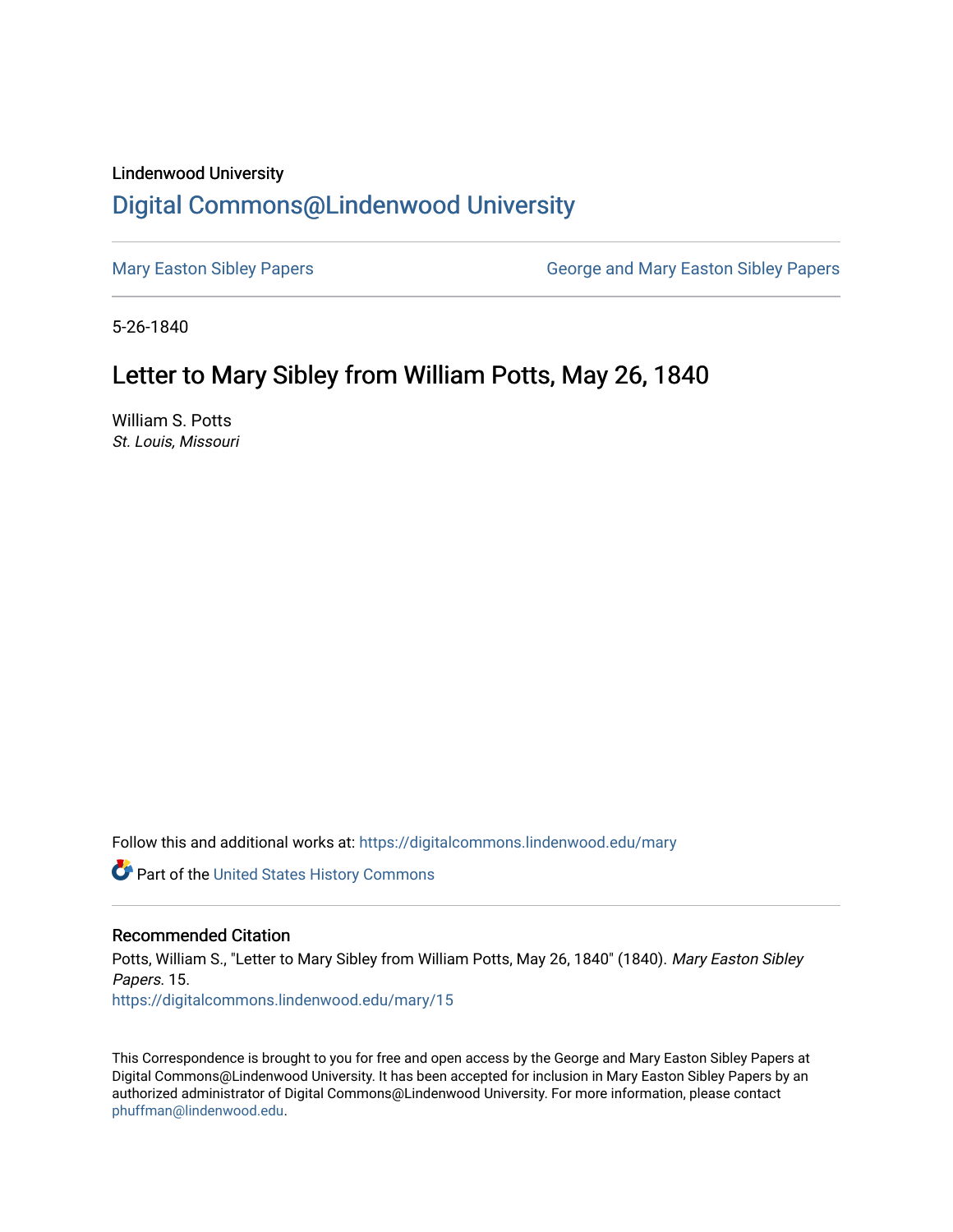Mrs. M. E. Sibley

My Dear Madam,

Your favour of the 16th has been received. I feel very solicitious that a suitable clergyman shall be procured for your church with the least possible delay. I have not been able to get the gentlemen of our committee together since your letter and enclosure were received. My own impression is, however, that the Committee could not commission Mr. Smith upon the statement made in his letter. "My views are in accordance with these maintained by the majority of the New School party, and I cannot consistently change them." This is a quiet but firm declaration of his being with the party in the Church to which you do not belong, and his introduction would only I think cut off another little piece from your body, which is already well nigh sliced to death. You now need a firm, decided, ex animo Presbyterian, and had better try no experiments. I doubt, also, if Mr. Smith is "consistent," wheter he could in good faith accept a commission from a body whose power he seems to deny, orig. the old Assembly.

I am daily in expectation of a letter from Rev. J. Alexander of Vincennes. I have also written to Dr. William McDowell of the Assembly's Board, urging your necessities, and that he will send us a man. We will do all in our power to get a man, and the right man.

You have been misinformed concerning the meeting of the St. Charles Presbytery. Mr. Cochran informs me that the ministers present were J. Gallaher, Wright, Gray, and Cochran; all except Gallaher expressed their determination to adhere to the Synod, provided our memorial and petition is granted, of which there is no doubt I presume. Mr. C. thinks the whole Presbytery will go, with the exception of J. Gallaher and Ely. The Presbytery adjourned to meet in Troy the Friday before the contemplated meeting of Synod, which will the second day of October. The Synod meets the 2 Thursday. Make timely arrangements to be represented there, as it may be important.